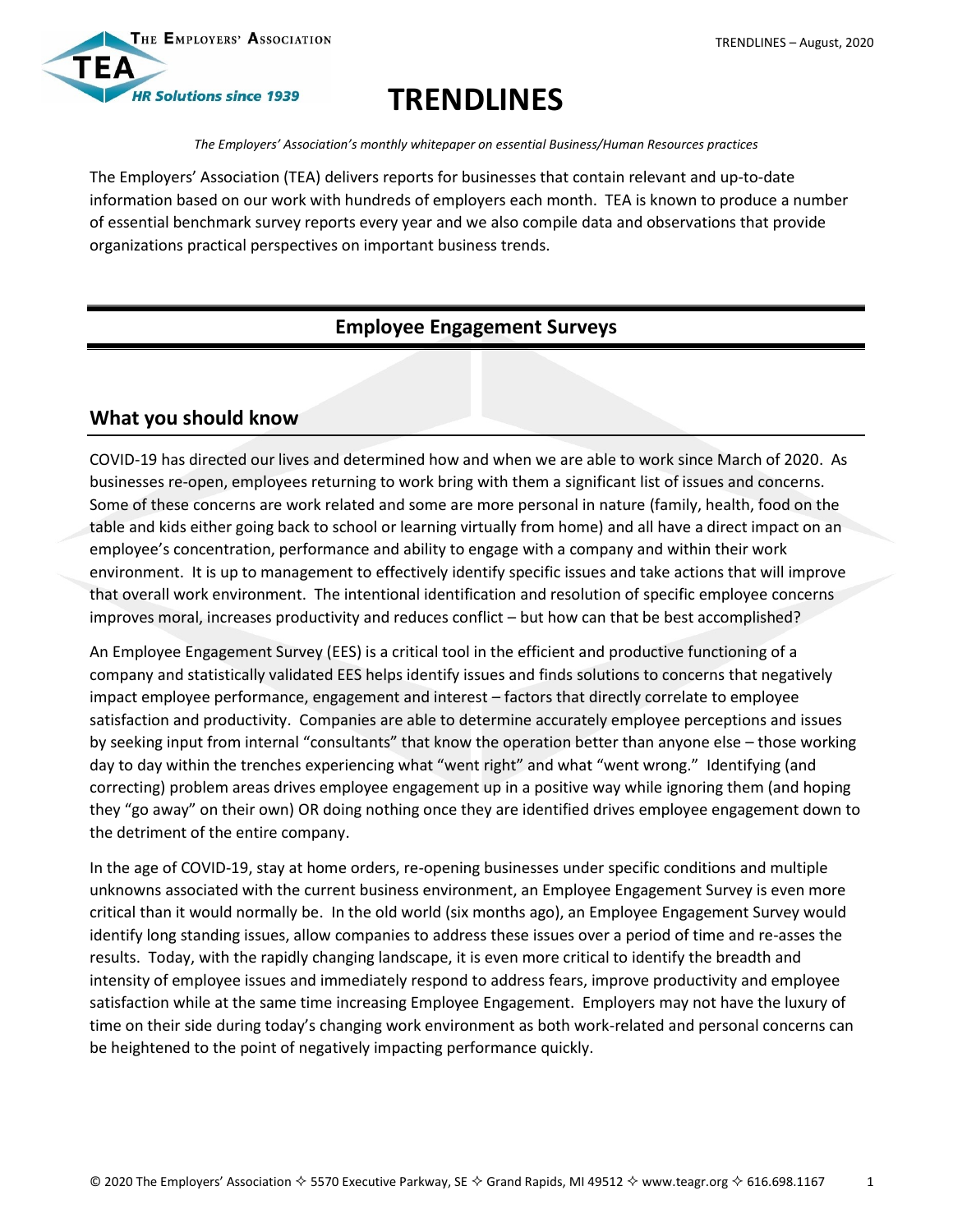### **What we know**

The Employers Association of America (EAA) is an association of Employers' Associations throughout the United States. All association members that use the standardized Employee Engagement Survey and report their results to the EAA. EAA compiles these surveys into a single data base, and from that, report the National Norms that TEA and other Associations use in all of our Executive Summaries. Additionally, TEA maintains an ongoing database of local organizations conducting surveys to better establish both national and local "norms" to the questions asked.

In August 2020, the EAA published the combined results of the last 5 years of Employee Engagement Surveys. The EAA ranked each of the 68 statistically validated survey questions for percent positive responses and then grouped them into the 10 categories measured in the Employee Engagement Surveys:

- Executive Leadership
- Supervisory Effectiveness
- Communications
- $\bullet$  Pay
- Benefits
- Operational Efficiency
- Organizational Practices
- Employee Development & recognition
- Work Life Satisfaction
- Employee Commitment

Results of these surveys are used as a baseline to show how the surveys conducted in Michigan and across the United States compare to national/regional norms, determine which characteristics or concerns are most critical to employees and how conducting and acting on Employee Engagement Survey recommendations can improve overall engagement in critical areas. Categories with a percent positive response rate of 65% or lower (about a D-) are considered to be critical and organizations would benefit by addressing them to improve employee satisfaction, engagement and retention. The 5 year average positive response rate for selected questions and categories is detailed below for areas that *consistently show a response rate of 65% or lower*.

#### **Percent Positive Responses**

| <b>Communications</b> |                                                                | <b>National</b> | <b>TEA</b> |
|-----------------------|----------------------------------------------------------------|-----------------|------------|
| 1.                    | I am kept informed about new plans and developments            | 66.4%           | 63.9%      |
| 2.                    | I am informed about changes in a timely manner                 | 63.4%           | 60.2%      |
| 3.                    | Overall, this organization communicates well with employees    | 65.2%           | 61.0%      |
| Pay                   |                                                                |                 |            |
| 1.                    | Compared with other organizations, pay here is competitive     | 62.1%           | 54.8%      |
| 2.                    | In this organization I am paid fairly for my job               | 61.6%           | 56.7%      |
| 3.                    | In this organization, high performance is rewarded financially | 49.8%           | 43.5%      |
|                       | <b>Operational Effectiveness</b>                               |                 |            |
| 1.                    | This organization operates smoothly and efficiently            | 57.5%           | 52.9%      |
| 2.                    | Departments in this organization work well together            | 67.7%           | 65.7%      |
|                       | <b>Employee Development and Recognition</b>                    |                 |            |
| 1.                    | This organization provides opportunities for career growth     | 69.5%           | 67.2%      |
|                       | 2. This organization recognizes high performance               | 64.3%           | 60.1%      |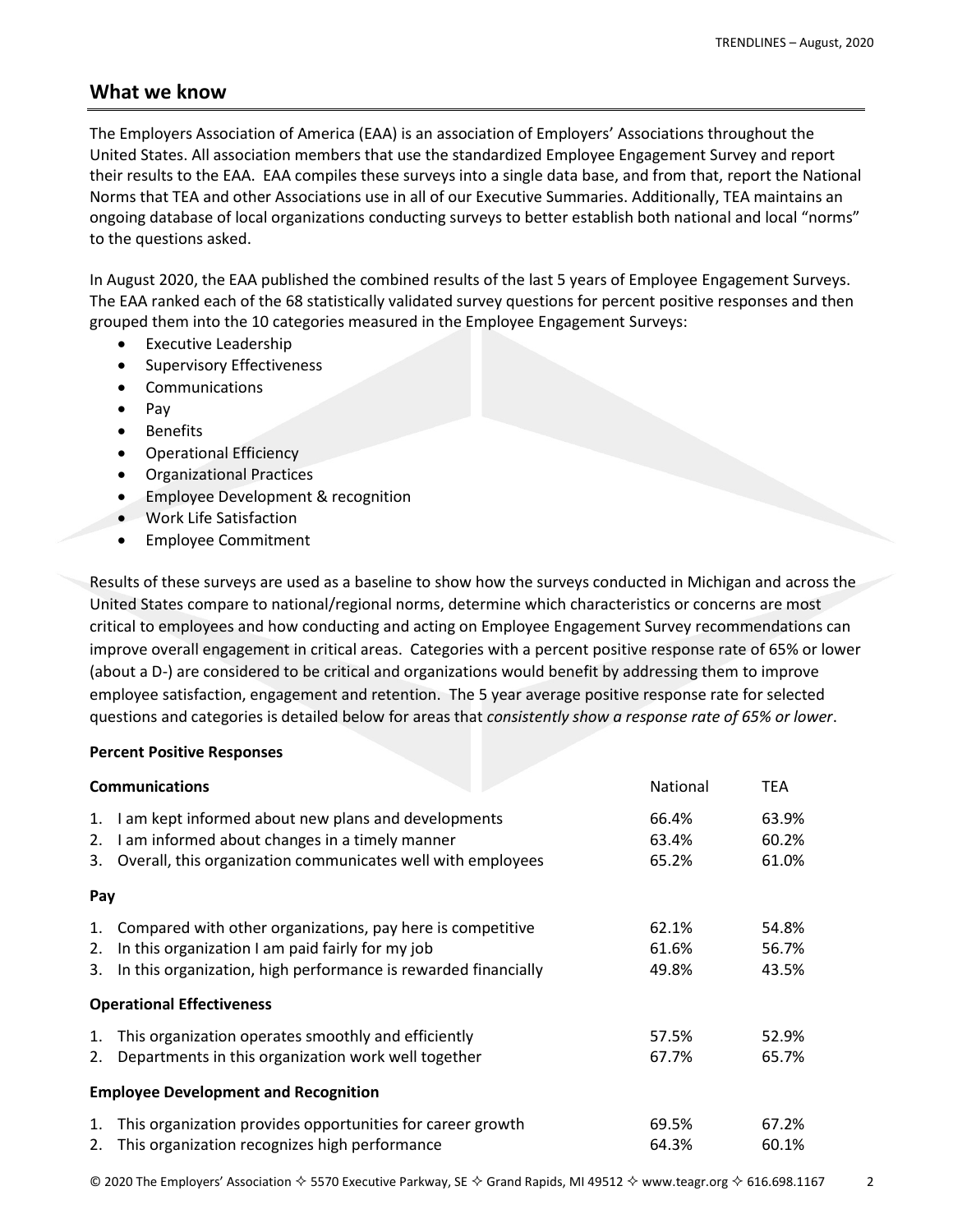The Employers' Association has conducted over 60 engagement surveys during the last 2 years – a period used because it takes at least a year to see any meaningful results after an Engagement Survey is conducted. When an Engagement Survey shows a response rate of 65% or lower for a particular category, The Employers' Association provides very specific recommendations on how to improve these areas.

Using the same four critical areas listed above (Communication, Pay, Operational Effectiveness and Employee Development & Recognition) the chart below shows the improvement in percent positive responses achieved by implementing the recommendations made by a third party survey administrator:

#### **Percent Positive Responses**

| <b>National</b> | 2 Year         | Improvement |
|-----------------|----------------|-------------|
|                 | <b>Results</b> |             |
| 65%             | 75%            | 10%         |
| 56%             | 56%            | 0%          |
| 59%             | 84%            | 25%         |
| 65%             | 75%            | 10%         |
|                 |                |             |

Again, comparing multiple companies that perform Engagement Surveys year over year, and addressing the specific identified issue, not only are the overall individual category scores improved but the Employee Engagement numbers also improve. Numbers below are percent positive responses compared to national norms.

#### **Percent Positive Responses**

|                 | <b>National</b> |     | Initial after Improvements |
|-----------------|-----------------|-----|----------------------------|
| Percent Engaged | 30%             | 34% | 43%                        |

### **What it means**

When results are correlated to National (or local) norms it provides a better definition of what each group of positive responses really means. On the surface a 70% favorable response might sound terrible but if the norms are 55% or 60% then 70% favorable is a very good score. Using these numbers when reporting results, companies have a relative scale to determine where they actually fall compared to other companies – an advantage that is shared by few survey groups as most use absolute percentages (that really do not say what is "typical" or "normal" as a score). Having National and Regional Norms to compare an Organization's responses to validates the legitimacy of a company's individual results and allows The Employers' Association to make specific and realistic recommendations for improvements (then measure the improvements by conducting multiple Engagement Surveys) and improve performance, operational effectiveness, engagement and retention.

The old adage holds very true, the fact of observing something changes the thing being observed. Conducting an Engagement Survey is a great positive to employees and simply conducting a survey can increase positive scores (and employee engagement). A company must act on the results, however (even if significantly negative) or all future Engagement Surveys will be invalid.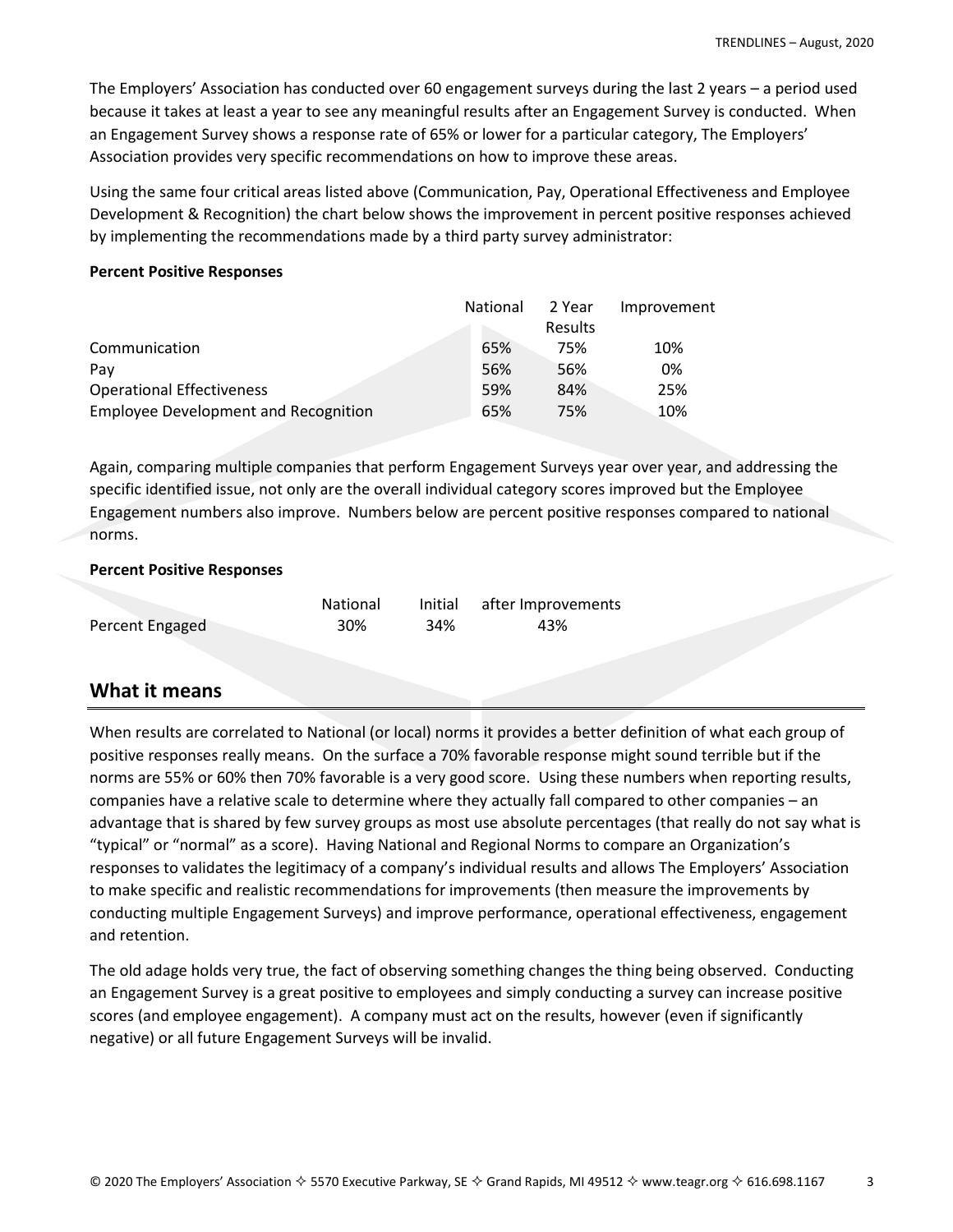Conducting an Engagement Survey and following up on the recommendations provides positive impetus in all critical areas. While there are some distinct similarities across all surveys, each company is unique and may have other areas requiring more attention. Conducting Engagement Surveys and responding to the recommendations helps to pick off the low hanging fruit, track progress, respond to immediate needs and plan for long term improvements.

Implementing the recommendations from an Engagement Survey will always show positive results. However, there are some areas that are extremely difficult to improve. Specifically, negative responses for Satisfaction with Pay are very difficult to address. Looking at the 10 critical issues the survey represents, salary is always rated the lowest by everybody as people always want money. The Employers' Association makes several very specific recommendations on how to improve the scores for Pay but it is more than just increasing the pay rate. It has been found that by implementing a Compensation Plan and improving the overall scores, Pay can be improved. It takes effort and time but the results are worth it.

### **What you can do**

COVID-19 has made an Engagement Survey even more important than it was previously. The business world has changed and will never totally go back to the way it was before March, 2020. It is more important than ever to determine what employees are thinking and feeling during these times as employee perceptions will be heightened due to the stresses and demands placed on them by the pandemic and its requirements.

Restarting businesses are handicapped by the current tide of rules, requirements, and potentially some portion of their work being done remotely. Changing and improving critical areas within a company is not possible if you do not know what the specific issues are. The transition to full working capacity can be made as easy and seamless as possible by conducting an Engagement Survey, identifying major issues, and acting to correct those issues quickly before they become a major road block.

Prior to conducting a formal Engagement Survey, companies can take some steps to address the four most critical areas previously identified. These measures do not replace conducting a full-fledged Engagement Survey – they are just a stop gap for quickly addressing the low hanging fruit and are not recommended to be done in place of an Employee Engagement Survey. They are steps that can be taken now to prevent situations from becoming major issues in the future.

Two recommendations have the ability to address all four of the critical areas, a Compensation Plan and improvements in Communications. A Compensation Plan addresses all four crucial issues - Communication, Pay, Operational Effectiveness and Employee Development and Recognition. Improvements in Communication improve Communication and Operational Effectiveness.

A Compensation Plan is a combination of multiple inter-related activities or components. Some of the components of a Compensation Plan are:

- 1. Accurate and effective job descriptions Ensure that skill sets required to perform assigned tasks are identified and properly acknowledged.
- 2. Pay Ranges Pay scales that is based on job descriptions, external competitiveness, relative importance to the company as a whole and a realistic Promotion Plan.
- 3. Promotion Plan (succession planning) A predictable and consistent method for employees to move through the established pay ranges, based on individual performance.
- 4. Performance Management Process A process by which all employees are measured against a standard set of performance criteria based on their current positons and other positions to ensure fair and equal consideration for promotions, pay increases and bonuses.